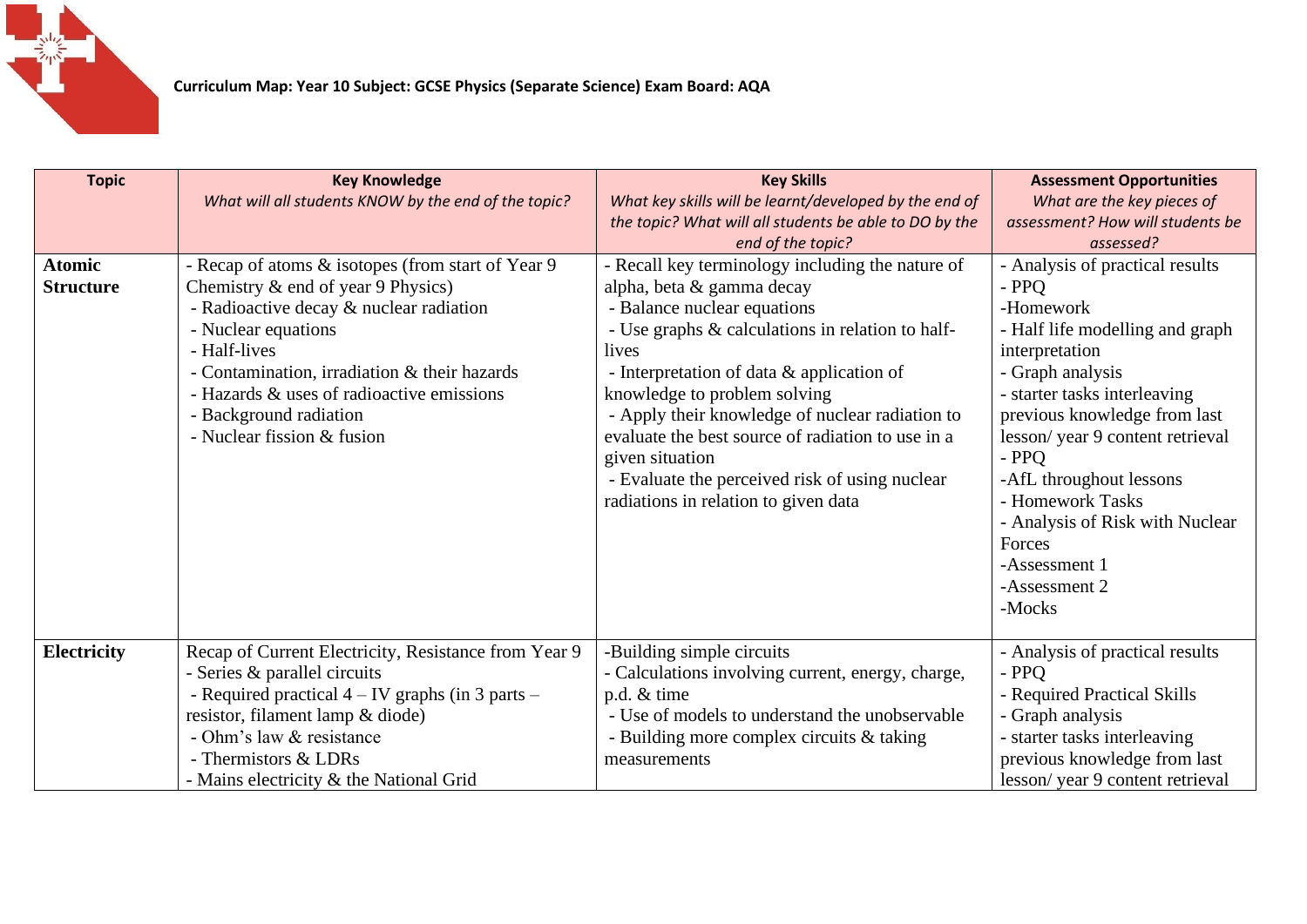|                                    | - Transferring energy & power<br>- Static charge<br>- Electric fields                                                                                                                                                                                                                                                                                                              | -Plot and draw appropriate graphs selecting<br>appropriate scales for the axes.<br>- Lines of best fit<br>- Method writing and identifying variables<br>- Linking ideas between forces and Electric Fields<br>-Linking to Magnets from KS3 | $-$ PPO<br>-AfL throughout lessons<br>- Homework Tasks<br>- Calculation Questions<br>-Assessment 1<br>-Assessment 2<br>-Mocks<br>-Required Practical 4-<br><b>Resistance of Components</b>                                                   |
|------------------------------------|------------------------------------------------------------------------------------------------------------------------------------------------------------------------------------------------------------------------------------------------------------------------------------------------------------------------------------------------------------------------------------|--------------------------------------------------------------------------------------------------------------------------------------------------------------------------------------------------------------------------------------------|----------------------------------------------------------------------------------------------------------------------------------------------------------------------------------------------------------------------------------------------|
| <b>Energy</b>                      | - Calculations using work done, GPE, KE and EPE<br>equations<br>- Energy as a quantity that can be calculated                                                                                                                                                                                                                                                                      | -Use of increasingly complex formulae in<br>calculations (e.g. squared terms)<br>- Calculations involving rearranging (now<br>including the need to use the square-root function)<br>- Use of correct units                                | - starter tasks interleaving<br>previous knowledge from last<br>lesson/year 9 content retrieval<br>$-$ PPQ<br>-AfL throughout lessons<br>- Homework Tasks<br>- Calculation for GPE, KE and<br>EP<br>-Assessment 1<br>-Assessment 2<br>-Mocks |
| <b>Particle Model</b><br>of Matter | -Using the particle model of matter explain motion of<br>particles in a gas.<br>-How gases exert forces on the walls of their<br>containers.<br>-How changing the temperature of a gas affects the<br>pressure exerted<br>-How changing the pressure of a gas affects the<br>volume of the gas (and vice versa).<br>-How pressure and volume of a gas are linked.<br>(Boyle's Law) | -Graph plotting and choice of appropriate scale<br>(e.g. y axis does not need to start at 0)<br>-Explanatory answers needing to be in<br>appropriate depth for the number of marks on<br>offer                                             | - Analysis of practical results<br>- PPQ<br>-Homework<br>- Modelling and graph<br>interpretation<br>- Graph analysis<br>- starter tasks interleaving<br>previous knowledge from last<br>lesson/year 9 content retrieval<br>$-$ PPQ           |

## **Curriculum Map: Year 10 Subject: GCSE Physics (Separate Science) Exam Board: AQA**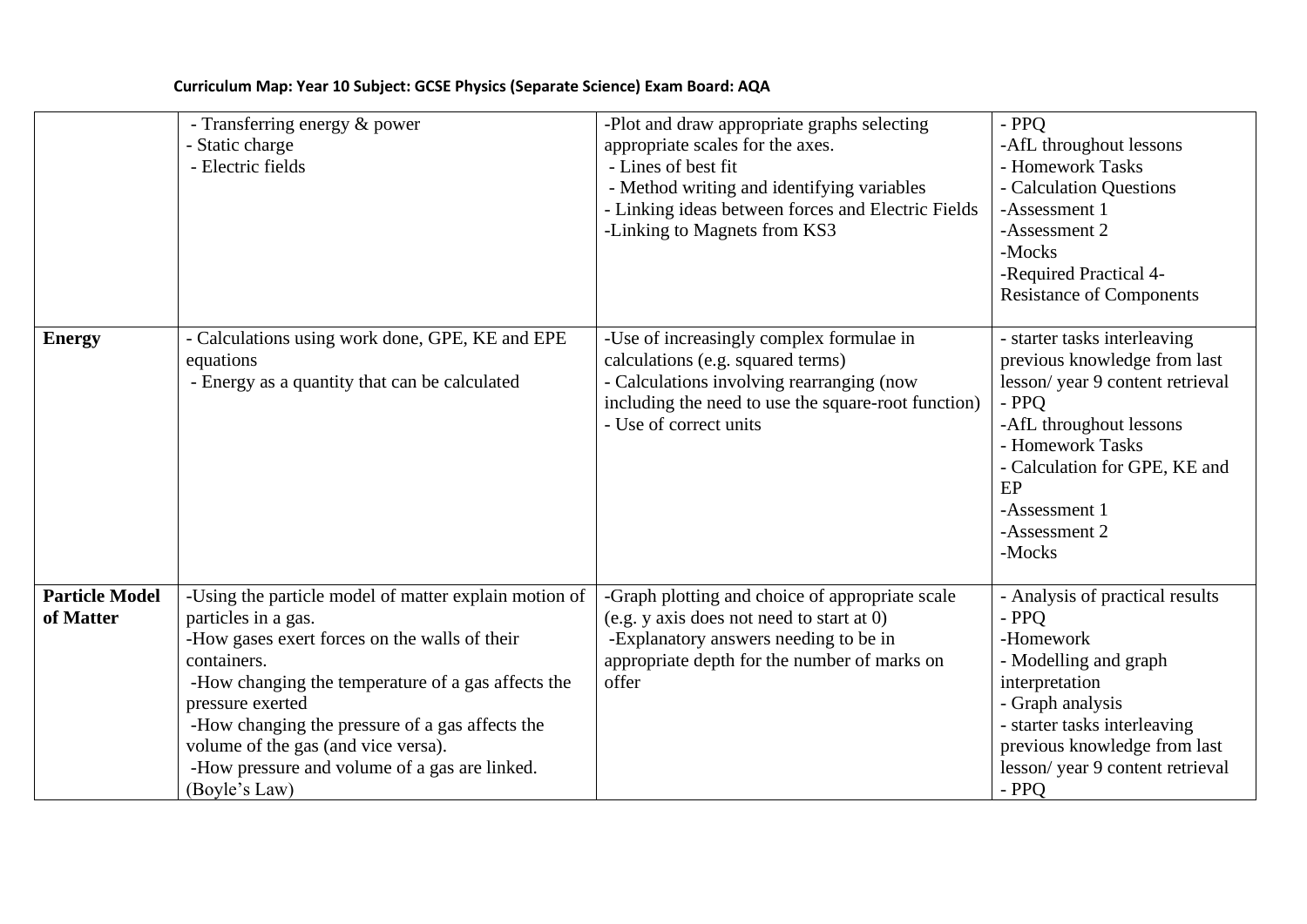## **Curriculum Map: Year 10 Subject: GCSE Physics (Separate Science) Exam Board: AQA**

|              | -Work done on a gas and the change in internal<br>energy caused                                                                                                                                                                                                                                                                                                                                                                                                                                                                                                                                                                                                                          |                                                                                                                                                                                                                                                                                                                                                                                                                                                                                                                                                                                                                                                                                                                                                                                                                                                                                                                                                                                                                                                                  | -AfL throughout lessons<br>- Homework Tasks<br>-Assessment 1<br>-Assessment 2<br>-Mocks                                                                                                                                                                                                                                                                                                                                               |
|--------------|------------------------------------------------------------------------------------------------------------------------------------------------------------------------------------------------------------------------------------------------------------------------------------------------------------------------------------------------------------------------------------------------------------------------------------------------------------------------------------------------------------------------------------------------------------------------------------------------------------------------------------------------------------------------------------------|------------------------------------------------------------------------------------------------------------------------------------------------------------------------------------------------------------------------------------------------------------------------------------------------------------------------------------------------------------------------------------------------------------------------------------------------------------------------------------------------------------------------------------------------------------------------------------------------------------------------------------------------------------------------------------------------------------------------------------------------------------------------------------------------------------------------------------------------------------------------------------------------------------------------------------------------------------------------------------------------------------------------------------------------------------------|---------------------------------------------------------------------------------------------------------------------------------------------------------------------------------------------------------------------------------------------------------------------------------------------------------------------------------------------------------------------------------------------------------------------------------------|
| <b>Waves</b> | - Transverse & longitudinal waves<br>- Properties of waves & wave speed<br>- Frequency & Time Period<br>- Required practical $8$ -Speed of a wave in a solid $\&$<br>in a ripple tank (in 2 parts)<br>-Sound waves<br>- Waves for detection and exploration<br>- Ultrasound waves & their use<br>- Seismic waves and their part in discoveries about<br>the Earth's structure<br>- Required practical $9$ – reflection & refraction of<br>light - Reflection of waves<br>- Refraction of waves<br>- Lenses<br>- Opaque, transparent & translucent objects<br>- Use of coloured filters<br>- Colours of light and their perception to the human<br>brain<br>- Uses of dangers of EM Waves | - Recall key terminology on the anatomy $\&$<br>behaviour of waves<br>- Identify the suitability of apparatus to measure<br>the frequency, wavelength $\&$ speed of waves (in<br>the required practical)<br>- Be able to determine the uncertainty in a set of<br>measurements<br>- Calculations & equation recall from an ever-<br>increasing list<br>- Draw ray diagrams to show reflection of waves<br>- Draw ray diagrams to show refraction of waves<br>- Draw wave front diagrams to illustrate refraction<br>- Construct ray diagrams to illustrate the<br>similarities and differences between convex and<br>concave lenses<br>- Recall key terminology used to describe images<br>(e.g. real $&$ virtual; upright $&$ inverted)<br>- Recall key terminology related to the absorption<br>& transmission of light (opaque, transparent $\&$<br>translucent)<br>- Explain the perception of colour due to the<br>absorption, transmission and reflection of different<br>wavelengths of light<br>-State the order of the EM waves and their<br>magnitudes | - Analysis of practical results<br>- PPQ<br>-Homework<br>- Ray Diagrams<br>- Graph analysis<br>- starter tasks interleaving<br>previous knowledge from last<br>lesson/year 9 content retrieval<br>- PPQ<br>- Calculations of Uncertainty<br>-AfL throughout lessons<br>- Homework Tasks<br>- Analysis of Risk with Nuclear<br>Forces<br>-Assessment 1<br>-Assessment 2<br>-Mocks<br>-Required Practical $8 -$<br>Properties of a Wave |